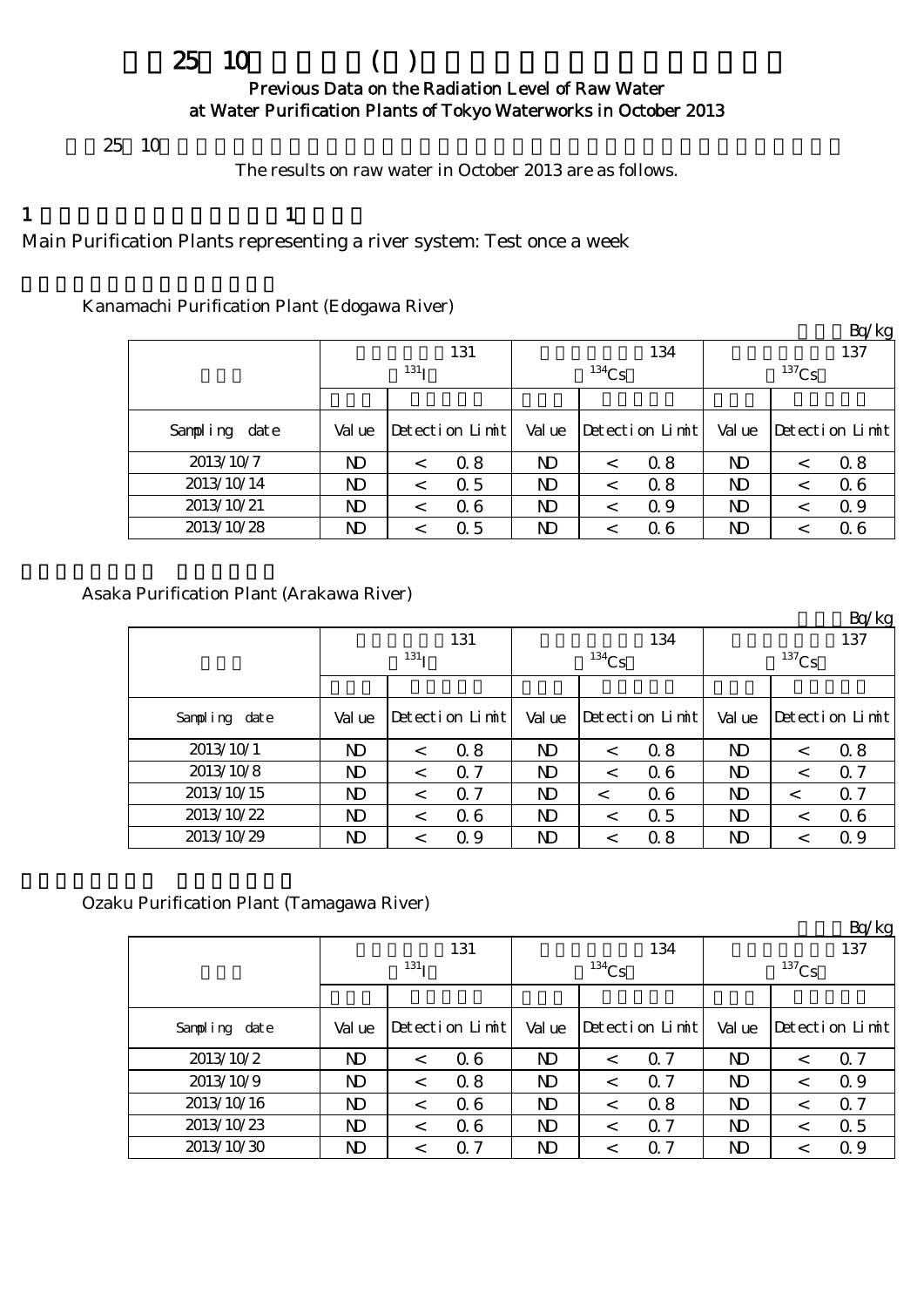| Higashi-murayama Purification Plant (Tamagawa Arakawa River) |  |  |
|--------------------------------------------------------------|--|--|
|                                                              |  |  |
|                                                              |  |  |

|               |              |                  |                 |                |          |                      |          |   | $L_V$ $R_S$     |  |
|---------------|--------------|------------------|-----------------|----------------|----------|----------------------|----------|---|-----------------|--|
|               |              |                  | 131             |                |          | 137                  |          |   |                 |  |
|               |              | 131 <sub>T</sub> |                 |                | $134$ Cs |                      | $137$ Cs |   |                 |  |
|               |              |                  |                 |                |          |                      |          |   |                 |  |
| Sampling date | Val ue       |                  | Detection Limit | Val ue         |          | $Detecti$ on $Limit$ | Val ue   |   | Detection Limit |  |
| 2013/10/3     | $\mathbf{D}$ |                  | 0.8             | ND             |          | 0.8                  | ND       | < | Q <sub>7</sub>  |  |
| 2013/10/10    | $\mathbf{D}$ | $\,<\,$          | 06              | N <sub>D</sub> | <        | 06                   | ND       | < | 0.7             |  |
| 2013/10/17    | ND           | $\,<\,$          | 0.9             | N <sub>D</sub> |          | Q 7                  | ND       | < | 0.7             |  |
| 2013/10/24    | ND           |                  | 0. 7            | $\mathbf{D}$   |          | 0.9                  | ND       | < | 0.8             |  |
| 2013/10/31    | ND           |                  | 0<br>-7         | ND             |          | 06                   | ND       |   | 0.8             |  |

# Nagasawa Purification Plant (Sagamigawa River)

|               |                |                  |                 |        |          |                      |              |         | Bq/kg                |  |
|---------------|----------------|------------------|-----------------|--------|----------|----------------------|--------------|---------|----------------------|--|
|               |                |                  | 131             |        |          | 134                  |              |         | 137                  |  |
|               |                | 131 <sub>T</sub> |                 |        | $134$ Cs |                      | $137$ Cs     |         |                      |  |
|               |                |                  |                 |        |          |                      |              |         |                      |  |
| Sampling date | Val ue         |                  | Detection Limit | Val ue |          | $Detecti$ on $Limit$ | Val ue       |         | $Detecti$ on $Limit$ |  |
| 2013/10/4     | ND             | $\,<\,$          | 06              | ND     |          | 0.8                  | $\mathbf{D}$ | $\,<\,$ | Q <sub>7</sub>       |  |
| 2013/10/11    | ND             | $\,<\,$          | 06              | ND     |          | 0.8                  | $\mathbf{D}$ | $\,<\,$ | Q <sub>7</sub>       |  |
| 2013/10/18    | N <sub>D</sub> | $\,<\,$          | 0.5             | ND     | $\,<\,$  | 0.5                  | $\mathbf{D}$ | $\lt$   | 0.7                  |  |
| 2013/10/25    | ND             | $\,<\,$          | 0.8             | ND     |          | $\alpha$ 7           | $\mathbf{D}$ | $\,<\,$ | 0.8                  |  |

#### 2 and  $\lambda$  1

# Other Main Purification Plants: Test mostly once a month

|                      |                           |                      |                           |       |                 |              |          |                 |                 |         | Bq/kg           |
|----------------------|---------------------------|----------------------|---------------------------|-------|-----------------|--------------|----------|-----------------|-----------------|---------|-----------------|
|                      |                           |                      | 131<br>$131$ <sup>T</sup> |       |                 |              | $134$ Cs | 134             | 137<br>$137$ Cs |         |                 |
|                      |                           |                      |                           |       |                 |              |          |                 |                 |         |                 |
| Monitoring<br>poi nt | <b>Vater</b><br>resource  | Sampling<br>$\det e$ | Val ue                    |       | Detection Limit | Val ue       |          | Detection Limit | Val ue          |         | Detection Limit |
| Masato               | Edogava<br>River          | 2013/10/1            | $\mathbf{D}$              | $\lt$ | 06              | $\mathbf{D}$ | $\lt$    | 0.6             | $\mathbf{D}$    | $\,<\,$ | 0.7             |
| MIsono               | Arakawa<br><b>R</b> iver  | 2013/10/1            | $\mathbf{D}$              | $\lt$ | 0.7             | $\mathbf{D}$ | $\lt$    | 0.6             | $\mathbf{D}$    | $\lt$   | 0.7             |
| Kinuta               | Tanagawa<br><b>R</b> iver | 2013/10/2            | $\mathbf{D}$              | $\lt$ | 0.8             | $\mathbf{D}$ | $\lt$    | 0.9             | $\mathbf{D}$    | $\lt$   | 0.8             |
| Sakai                | Tanagawa<br><b>R</b> iver | 2013/10/10           | $\mathbf{D}$              | $\lt$ | 0.7             | $\mathbf{D}$ | $\prec$  | 0.8             | $\mathbf{D}$    | $\lt$   | 0.7             |
| Ki nut ashi no       | Tanagawa<br>River         | 2013/10/9            | $\mathbf{D}$              | $\lt$ | Q 7             | $\mathbf{D}$ | $\lt$    | 0.8             | $\mathbf{D}$    | $\lt$   | 0.8             |

 $Rn/kg$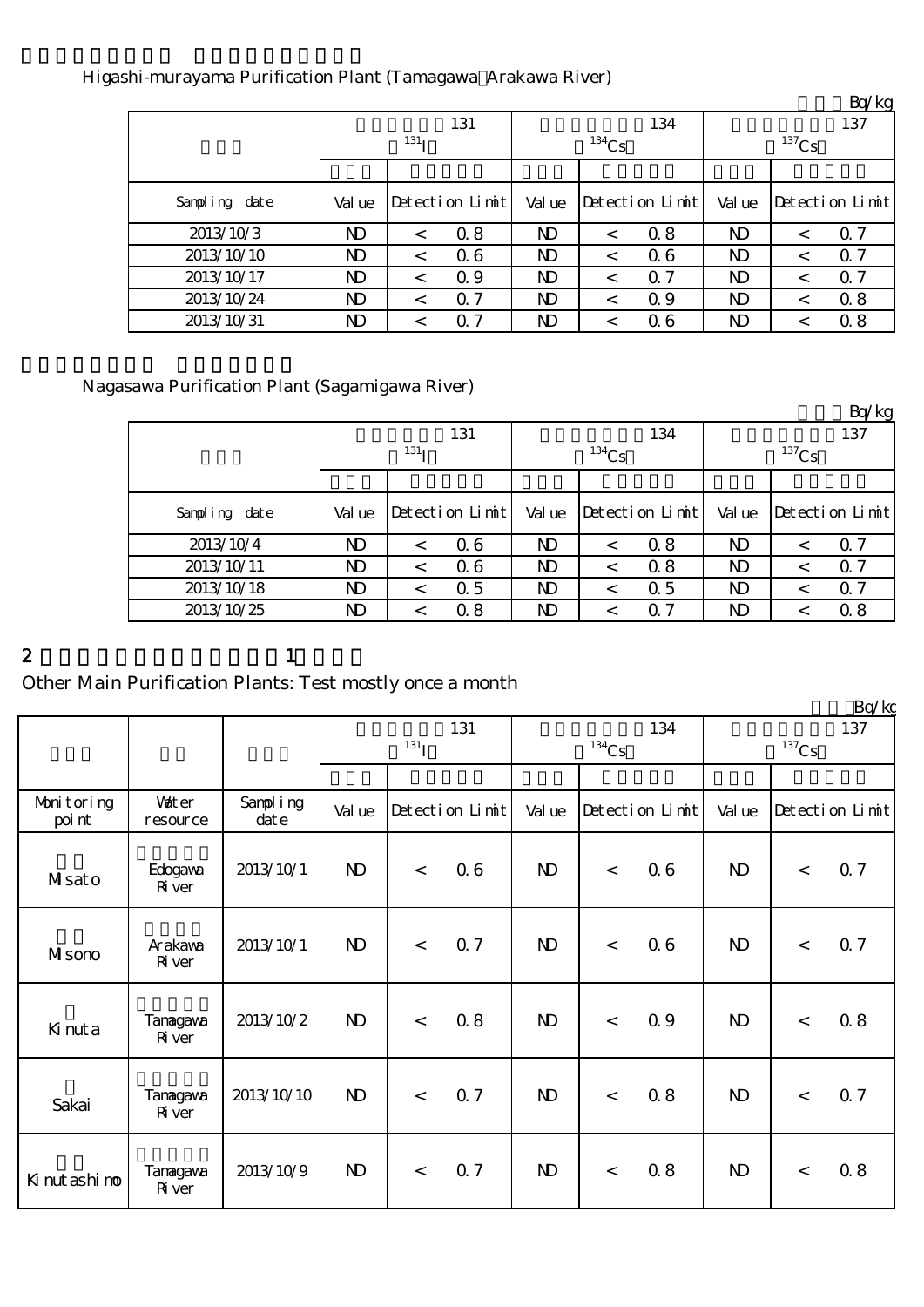Water purification plants using surface water, subsoil water, or shallow water in Tama Area: Test

mostly once a month

|                  |                  |                |                  |                 |                |                            |                 |                |                            | Bq/kg           |  |
|------------------|------------------|----------------|------------------|-----------------|----------------|----------------------------|-----------------|----------------|----------------------------|-----------------|--|
|                  |                  |                | 131 <sub>I</sub> | 131             |                | 134<br>$^{134}\mathrm{Cs}$ |                 |                | 137<br>$^{137}\mathrm{Cs}$ |                 |  |
|                  |                  |                |                  |                 |                |                            |                 |                |                            |                 |  |
| Monitoring point | Sampling<br>date | Val ue         |                  | Detection Limit | Val ue         |                            | Detection Limit | Val ue         |                            | Detection Limit |  |
| Tokura           | 2013/10/8        | $\mathbf{D}$   | $\,<$            | 0.8             | $\mathbf{D}$   | $\,<$                      | 0.6             | $\mathbf{D}$   | $\,<$                      | 0.8             |  |
| <b>Qtsu</b>      | 2013/10/8        | $\mathbf{D}$   | $\,<\,$          | 0.8             | $\mathbf{D}$   | $\,<$                      | 0.8             | $\mathbf{D}$   | $\,<$                      | 0.8             |  |
| N ppara          | 2013/10/14       | N <sub>D</sub> | $\,<$            | 0.9             | N <sub>D</sub> | $\,<\,$                    | 0.8             | $\mathbf{D}$   | $\,<$                      | 0.8             |  |
| H kawa           | 2013/10/14       | N <sub>D</sub> | $\,<\,$          | 0.6             | N <sub>D</sub> | $\,<$                      | 0.5             | $\mathbf{N}$   | $\,<$                      | 0.7             |  |
| <b>Tanasava</b>  | 2013/10/16       | $\mathbf{D}$   | $\lt$            | 0.7             | $\mathbf{D}$   | $\lt$                      | 0.9             | $\mathbf{D}$   | $\lt$                      | 0.8             |  |
| $\alpha$ aba     | 2013/10/16       | $\mathbf{D}$   | $\,<\,$          | $0.7\,$         | $\mathbf{N}$   | $\,<$                      | 0.8             | N <sub>D</sub> | $\,<$                      | 0.7             |  |
| Fukasawa         | 2013/10/21       | $\mathbf{D}$   | $\,<\,$          | 0.8             | $\mathbf{D}$   | $\,<$                      | 0.7             | $\mathbf{D}$   | $\,<$                      | 0.7             |  |
| <b>Ogouchi</b>   | 2013/10/22       | $\mathbf{D}$   | $\,<$            | 0.8             | $\mathbf{N}$   | $\,<$                      | 0.8             | $\mathbf{D}$   | $\,<$                      | 0.7             |  |
| <b>H</b> mura    | 2013/10/22       | $\mathbf{D}$   | $\,<\,$          | 0.6             | $\mathbf{D}$   | $\,<$                      | 0.9             | $\mathbf{D}$   | $\overline{\phantom{a}}$   | 0.5             |  |

#### surface water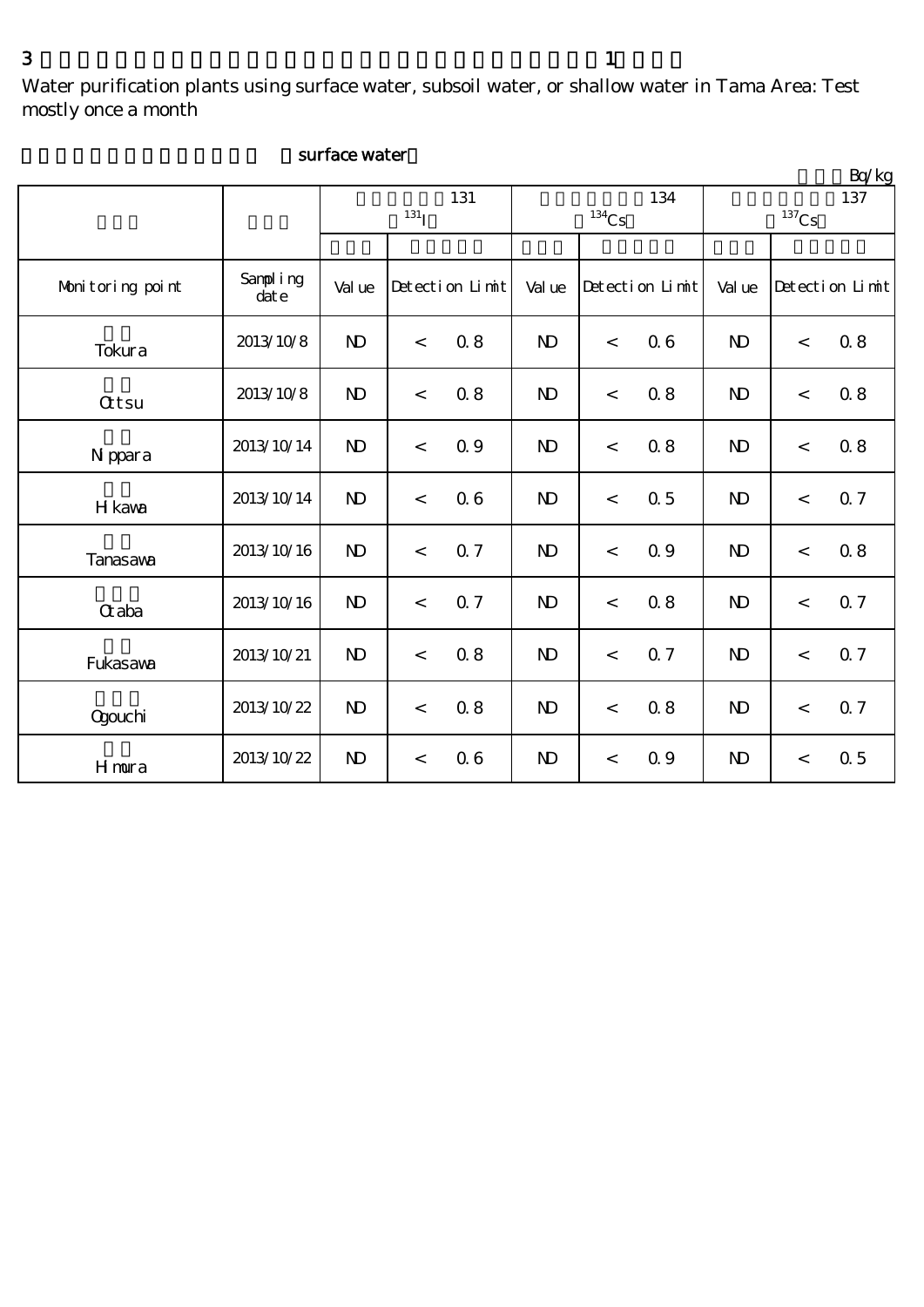#### subsoil water

|                   |                  | 131<br>$131$ <sub>I</sub> |         |                 | $^{134}\mathrm{Cs}$ | 134     | $-4.5$<br>137<br>$137$ Cs |              |       |                 |
|-------------------|------------------|---------------------------|---------|-----------------|---------------------|---------|---------------------------|--------------|-------|-----------------|
|                   |                  |                           |         |                 |                     |         |                           |              |       |                 |
| Monitoring point  | Sampling<br>date | Val ue                    |         | Detection Limit | Val ue              |         | Detection Limit           | Val ue       |       | Detection Limit |
| Chi gasedai ni    | 2013/10/9        | $\mathbf{D}$              | $\,<\,$ | 0.7             | $\mathbf{D}$        | $\prec$ | 0.8                       | $\mathbf{D}$ | $\lt$ | 0.6             |
| H nat awada       | 2013/10/9        | $\mathbf{N}$              | $\,<\,$ | 0.9             | $\mathbf{D}$        | $\,<$   | 0.8                       | $\mathbf{D}$ | $\lt$ | 0.9             |
| Nari ki           | 2013/10/15       | $\mathbf{N}$              | $\,<$   | 0.7             | $\mathbf{D}$        | $\,<$   | 0.8                       | $\mathbf{D}$ | $\,<$ | 0.7             |
| Fut anat ao       | 2013/10/15       | $\mathbf{D}$              | $\prec$ | 0.8             | $\mathbf{D}$        | $\,<$   | 0.7                       | $\mathbf{D}$ | $\lt$ | 0.9             |
| Takat suki        | 2013/10/21       | $\mathbf{D}$              | $\lt$   | 0.7             | $\mathbf{D}$        | $\,<$   | 0.7                       | $\mathbf{D}$ | $\,<$ | 0.7             |
| Savai dai i chi   | 2013/10/23       | $\mathbf{D}$              | $\,<\,$ | 0.7             | $\mathbf{D}$        | $\lt$   | 0.7                       | $\mathbf{D}$ | $\,<$ | 0.6             |
| Savai dai ni      | 2013/10/23       | $\mathbf{D}$              | $\lt$   | 0.7             | $\mathbf{D}$        | $\lt$   | 0.8                       | $\mathbf{D}$ | $\lt$ | 0.8             |
| <b>Mt</b> akesann | 2013/10/28       | $\mathbf{D}$              | $\,<\,$ | 0.7             | $\mathbf{D}$        | $\,<\,$ | 0.8                       | $\mathbf{D}$ | $\lt$ | 0.8             |

## shallow well

|                  |                  |                  |         |                 |              |          |                 |                       |       | Bq/kg           |
|------------------|------------------|------------------|---------|-----------------|--------------|----------|-----------------|-----------------------|-------|-----------------|
|                  |                  |                  |         | 131             |              |          | 134             | 137                   |       |                 |
|                  |                  | 131 <sub>I</sub> |         |                 |              | $134$ Cs |                 | ${}^{137}\mathrm{Cs}$ |       |                 |
|                  |                  |                  |         |                 |              |          |                 |                       |       |                 |
| Monitoring point | Sampling<br>date | Val ue           |         | Detection Limit | Val ue       |          | Detection Limit | Val ue                |       | Detection Limit |
| Sugi nami        | 2013/10/10       | $\mathbf{D}$     | $\,<\,$ | 0.8             | $\mathbf{D}$ | $\lt$    | 0.8             | $\mathbf{D}$          | $\lt$ | 0.9             |
| kamiisi hara     | 2013/10/10       | $\mathbf{D}$     | $\lt$   | 0.7             | $\mathbf{D}$ | $\lt$    | 0.8             | $\mathbf{D}$          | $\,<$ | 0.8             |
| Kaniyot sugi     | 2013/10/28       | $\mathbf{D}$     | $\lt$   | 06              | $\mathbf{D}$ | $\lt$    | 0.6             | $\mathbf{D}$          | $\lt$ | 0.9             |

 $Rn/kg$